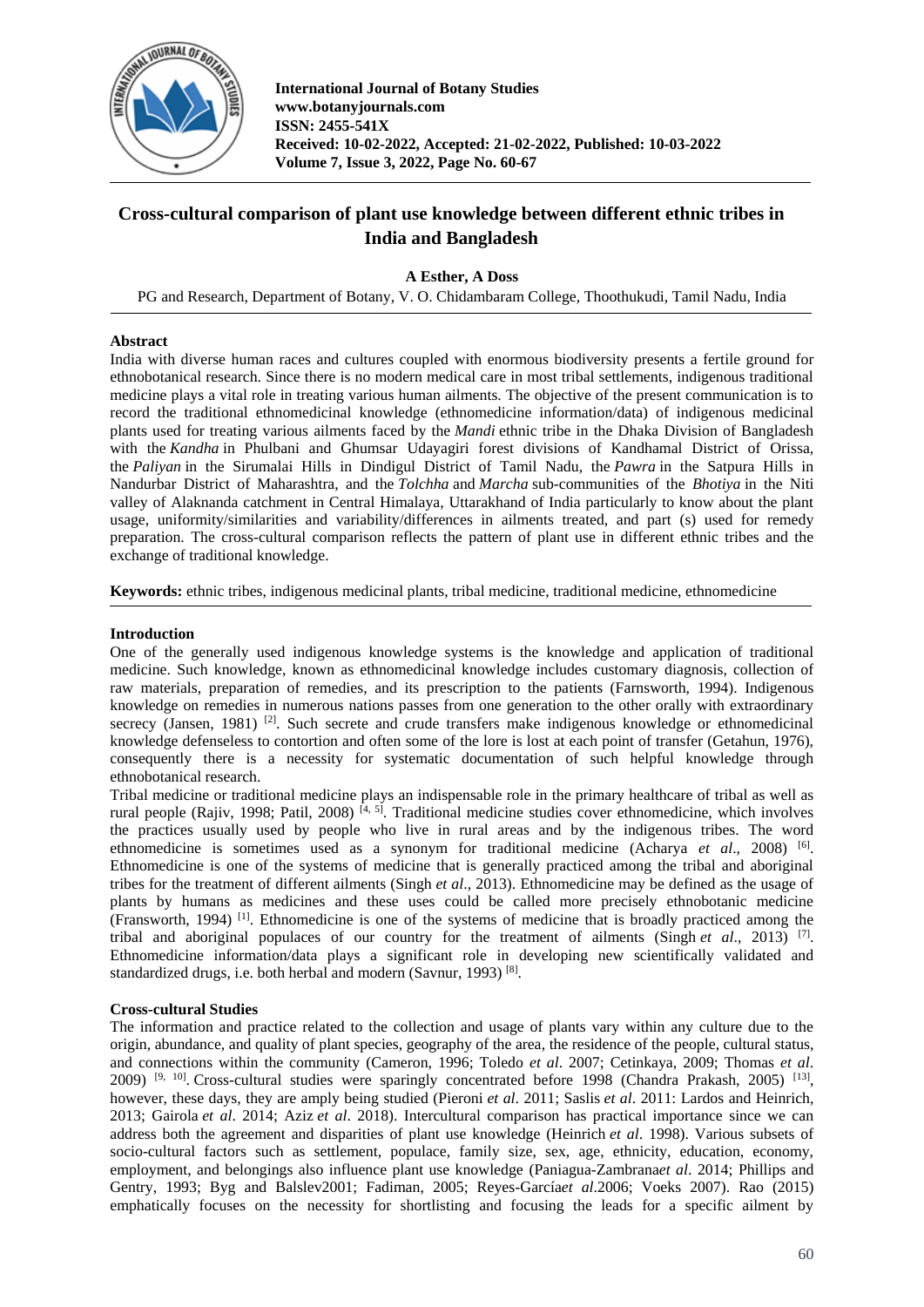crisscrossing the data through cross-cultural studies among different ethnic tribes within a country and afterward comparing with other developing countries for exceptional bioprospecting and subsequent product development. It is accepted that the usage of a certain plant species for the same ailment by various unrelated ethnic tribes positively suggests the efficacy of these plant species for drug development.

### **Materials and Methods**

The following earlier publications are chosen for this comparative ethno-medico-botany communication.

- 1. Partha, P. and Hossain, A.E., 2007. Ethnobotanical investigation into the *Mandi* ethnic community in Bangladesh. Bangladesh Journal of Plant Taxonomy*,* 14(2): 129-145.
- 2. Behera, S.K., Panda, A., Behera, S.K. and Misra, M.K., 2006. Medicinal plants used by the *Kandhas* of Kandhamal district of Orissa. Indian Journal of Traditional Knowledge.5 (4): 519-528.
- 3. Karuppusamy, S., 2007. Medicinal plants used by *Paliyan* tribes of Sirumalai hills of southern India. Natural Product Radiance, 6(5): 436-442.
- 4. Jagtap, S.D., Deokule, S.S., Pawar, P.K. and Harsulkar, A.M., 2009. Traditional ethnomedicinal knowledge is confined to the *Pawra* tribe of Satpura Hills, Maharashtra, India. Ethnobotanical Leaflets, 13: 98-115.
- 5. Phondani, P.C., Maikhuri, R.K., Rawat, L.S., Farooquee, N.A., Kala, C.P., Vishvakarma, S.C.R., Rao, K.S. and Saxena, K.G., 2010. Ethnobotanical uses of plants among the Bhotiya tribal communities of Niti Valley in Central Himalaya, India. Ethnobotany Research and Applications, 8:233-244.

In this comparative ethno-medico-botany communication, the indigenous medicinal plants used for treating various ailments faced by the *Mandi* ethnic tribe in the Dhaka Division of Bangladesh are compared with the indigenous medicinal plants used by the *Kandha* in Phulbani and Ghumsar Udayagiri forest divisions of Kandhamal District of Orissa, the *Paliyan* in the Sirumalai Hills in Dindigul District of Tamil Nadu, the *Pawra* in the Satpura Hills in Nandurbar District of Maharashtra, and the *Tolchha* and *Marcha* subcommunities of the *Bhotiya* in the Niti valley of Alaknanda catchment in Central Himalaya, Uttarakhand of India to know about the plant usage, uniformity/similarities and variability/differences in ailments treated, and part(s) used for remedy preparation.

# **The Cultures/Ethnic Tribes**

### **Mandi**

The Mandis or Garos are an Indigenous Tibeto-Burman ethnic group from the Indian subcontinent, notably found in Indian states of Maghalaya, Assam, Tripura, Nagland and neighboring areas of Bangladesh. (https://www. ethnologue. com/ language/grt).

# **Kandha**

The *Kandha* or *Dongria Kondh* people are members of the Kondhs. They are located in the Niyamgiri Hills in the state of Odisha (formerly Orissa) in India. (https:// en. wikipedia. org/ wiki/ Dangaria Kandha).

#### **Paliyan**

The *Paliyan*, when compared to various tribal communities in Tamil Nadu constitute relatively a small group (Ignacimuthu *et al*., 2006). It is believed that the *Paliyan* are indigenous people of the Palani Hills. In the Palani Hills, they are found at an altitude of up to 2200 m. Generally, the *Paliyan* are illiterate and they speak Tamil (Shenbaham, 2016).

#### **Pawra**

The *Pawra* is one of the major tribes in Maharashtra. Their original habitat is the former Udaipur state in Rajasthan (Prasad, 1996).

#### **Bhotiya**

*Bhotiya* or *Bhot* are groups of ethno-linguistically related Tibetan people living in the Trans-Himalayan region that divides India from Tibet. The Bhotiya speak numerous languages including Ladakhi. *Bhotiya* has six recognizable sub-groups: the *Bhot*, *Bhotiya*, the *Bhutia* of Sikkim, the *Tibbati* (of Sikkim and Arunachal Pradesh), the *Bhut*, the *Gyakar Khampa* of Khimling, *Bhidang* of Uttarakhand. *Bhotiya* tribe are also natives of other countries outside India and they are in Pakistan, Afghanistan, Kazakhstan, Nepal, Bhutan, and Tibet (https://en.wikipedia.org/wiki/Bhotiya).

#### **Results and Discussion**

In the present communication, a comparative account of indigenous medicinal plants used for the treatment of various human ailments/disease conditions by the *Mandi, Kandha, Paliyan, Pawra,* and the *Tolchha* and *Marcha* sub-communities of the *Bhotiya* is discussed. Different ailments faced by the *Mandi, Kandha, Paliyan, Pawra,* and the *Tolchha* and *Marcha* sub-communities of the *Bhotiya* in their settlements are grouped under 11 ailment categories with their biomedical terms (Table 1).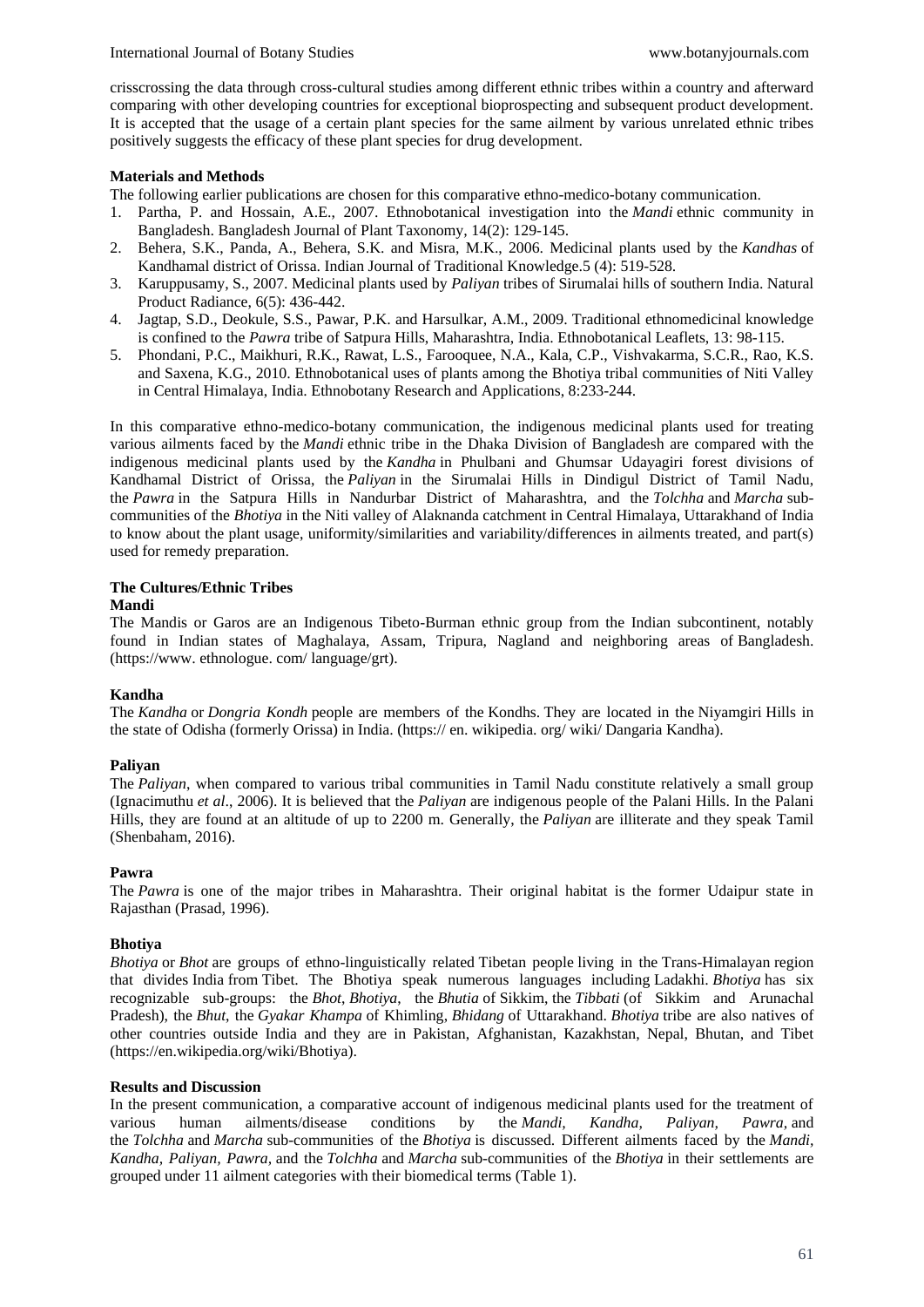| Table 1: Different ailments reported in the earlier publications grouped under different ailment categories/Organ |  |                                               |  |  |
|-------------------------------------------------------------------------------------------------------------------|--|-----------------------------------------------|--|--|
|                                                                                                                   |  | system categories with their biomedical terms |  |  |

| <b>Biomedical Terms for Human Ailments</b>                                                                                         | <b>Ailment Categories / Organ System</b><br><b>Categories</b> |
|------------------------------------------------------------------------------------------------------------------------------------|---------------------------------------------------------------|
| Bilious Fever, Body Ache, Hyperpyrexia, Intermittent Fever, Malaria,<br>Nociceptive Pain, Pyrexia, and Typhoid                     | Aches and Fever                                               |
| Diarrhoea, Dysentry, Indigestion, Intestinal Worm Infestation, and Piles                                                           | Digestive System                                              |
| Canker Sore, Gingivitis, and Oral Problems                                                                                         | Dental and Oral System                                        |
| <b>Diabetes</b>                                                                                                                    | <b>Endocrine System</b>                                       |
| Angioedema, Animal Bites, Candidiasis, Common Skin Diseases,<br>Dermatitis, Itches, Leprosy, Poisonous Bites, Wounds, and Vitiligo | Integumentary System                                          |
| Jaundice and Hepatosplenomegaly / Liver Pain                                                                                       | Liver System                                                  |
| Asthma and Cold                                                                                                                    | <b>Respiratory System</b>                                     |
| Azoospermia and Sexual Dysfunction                                                                                                 | Reproductive System                                           |
| <b>Bone Fracture and Rheumatism</b>                                                                                                | <b>Skeletal System</b>                                        |
| <b>Cystitis and Urolithiasis</b>                                                                                                   | <b>Urogenital System</b>                                      |

### **Comparative Ethno-medico-botany of the** *Mandi* **in Dhaka Division of Bangladesh with the** *Kandha* **in Kandhamal District of Orissa**

Comparison between the *Mandi* and the *Kandha* (Table 2) reveals that both of them use 13 plant species, namely *Abutilon indicum, Achyranthes aspera, Andrographis paniculata*, *Asparagus racemosa, Cissus quadrangularis, Euphorbia hirta, Ficus racemosa, Mangifera indica, Mimosa pudica, Punica granatum, Rauvolfia serpentina, Shorearobusta,* and *Withania somnifera* belong to Malvaceae, Amaranthaceae, Acanthaceae, Liliaceae, Vitaceae, Euphorbiaceae, Moraceae, Anacardiaceae, Mimosaceae, Punicaceae, Apocynaceae, Dipterocarpaceae, and Solanaceae to treat different ailments in 9 (Aches and Fever, Breast Diseases, Dental and Oral System, Digestive System, Endocrine System, Integumentary System, Reproductive System, Skeletal System, and Urogenital System) and 6 (Aches and Fever, Digestive System, Integumentary System, Liver System, Respiratory System, and Skeletal System) ailment categories/organ system categories respectively out of 109 and 98 plant species reported to be used by both of them. It is observed that out of 13 plant species, 4 plant species, namely *Achyranthes aspera* (Digestive System), *Cissus quandrangularis* (Skeletal System), *Mangifera indica* (Digestive system), and *Rauvolfia serpentina* (Aches and Fever) are used by both of them to treat ailments in the same ailment category. It is observed that out of 13 plant species, 1 plant species *Ficus racemosa* (Urogenital and Endocrine System) is used by the *Mandi* to treat ailments in more than one ailment category/organ system category. It is observed that out of 13 plant species, 6 plant species, namely *Achyranthes aspera* (Aches and Fever, Digestive System, and Integumentary System), *Andrographis paniculata* (Integumentary System and Digestive System), *Ficus racemosa* (Digestive System and Liver System), *Mangifera indica* (Digestive System and Integumentary System), *Punica granatum* (Digestive System and Liver System), *Rauvolfia serpentina* (Aches and Fever, Integumentary System and Skeletal System), and *Shorea robusta* (Digestive System and Integumentary System) are used by the *Kandha* to treat ailments in more than one ailment category/organ system category.

It is observed that out of 13 plant species, the *Mandi* use 3 plants species*,* namely *Andrographis paniculata, Euphorbia hirta,* and *Rauvolfia serpentina* to treat communicable diseases such as cold, Malaria and Pyrexia; and 10 plant species, namely *Abutilon indicum, Achyranthes aspera, Asparagus racemosus, Cissus quadrangularis, Ficusr acemosa, Mangifera indica, Mimosa pudica, Punica granatum, Shorea robusta, and Withania somnifera* to treat non-communicable diseases such as Azoospermia, Bone Fracture, Canker sore, Common Skin Diseases, Cystitis, Diabetics, Diarrhoea, Dysentery, Intestinal Worm Infestation, Mastitis in Women, Nociceptive Pain, Piles, and Pyrexia. It is observed that out of 13 plant species, the *Kandha* use 2 plant species, namely *Achyranthes aspera* and *Euphorbia hirta* to treat communicable diseases such as Common Skin Diseases, Malaria and Pyrexia; and 11 plant species, namely *Abutilon indicum, Andrographis paniculata, Asparagus racemosus, Cissus quadrangularis, Ficus racemosa, Mangifera indica, Mimosa pudica, Punica granatum, Rauvolfia serpentina, Shorea robusta,* and *Withania somnifera* to treat non-communicable diseases such as Angioedema, Animal Bites, Asthma, Bilious Fever, Body Ache, Bone Fracture, Candidiasis, Cold, Dermatitis, Diarrhoea, Dysentery, Hyperpyrexia, Indigestion, Intermittent Fever, Intestinal Worm Infestation, Itches, Jaundice, Rheumatism, Rheumatic Fever, Typhoid, Vitiligo, and Wounds.

| Table 2: Comparative Ethno-medico-botany of the Mandi in Dhaka Division of Bangladesh with the Kandha in |
|----------------------------------------------------------------------------------------------------------|
| Kandhamal District of Orissa                                                                             |

| S/N | <b>Botanical</b> | Part (s) Used |        |              | <b>Biomedical Terms for Ailments</b> | <b>Organ System Categories</b> |                  |
|-----|------------------|---------------|--------|--------------|--------------------------------------|--------------------------------|------------------|
|     | name             | <b>Mandi</b>  | Kandha | <b>Mandi</b> | <b>Kandha</b>                        | <b>Mandi</b>                   | <b>Kandha</b>    |
|     | Abutilon         | Leaf and      | Leaf   | Mastitis in  | Jaundice                             | <b>Breast Diseases</b>         | Liver System     |
|     | indicum          | Root          |        | Women        |                                      |                                |                  |
|     | Achyranthes      | Root          | Leaf   | Interstitial | Bilious Fever.                       | Digestive                      | Aches and Fever, |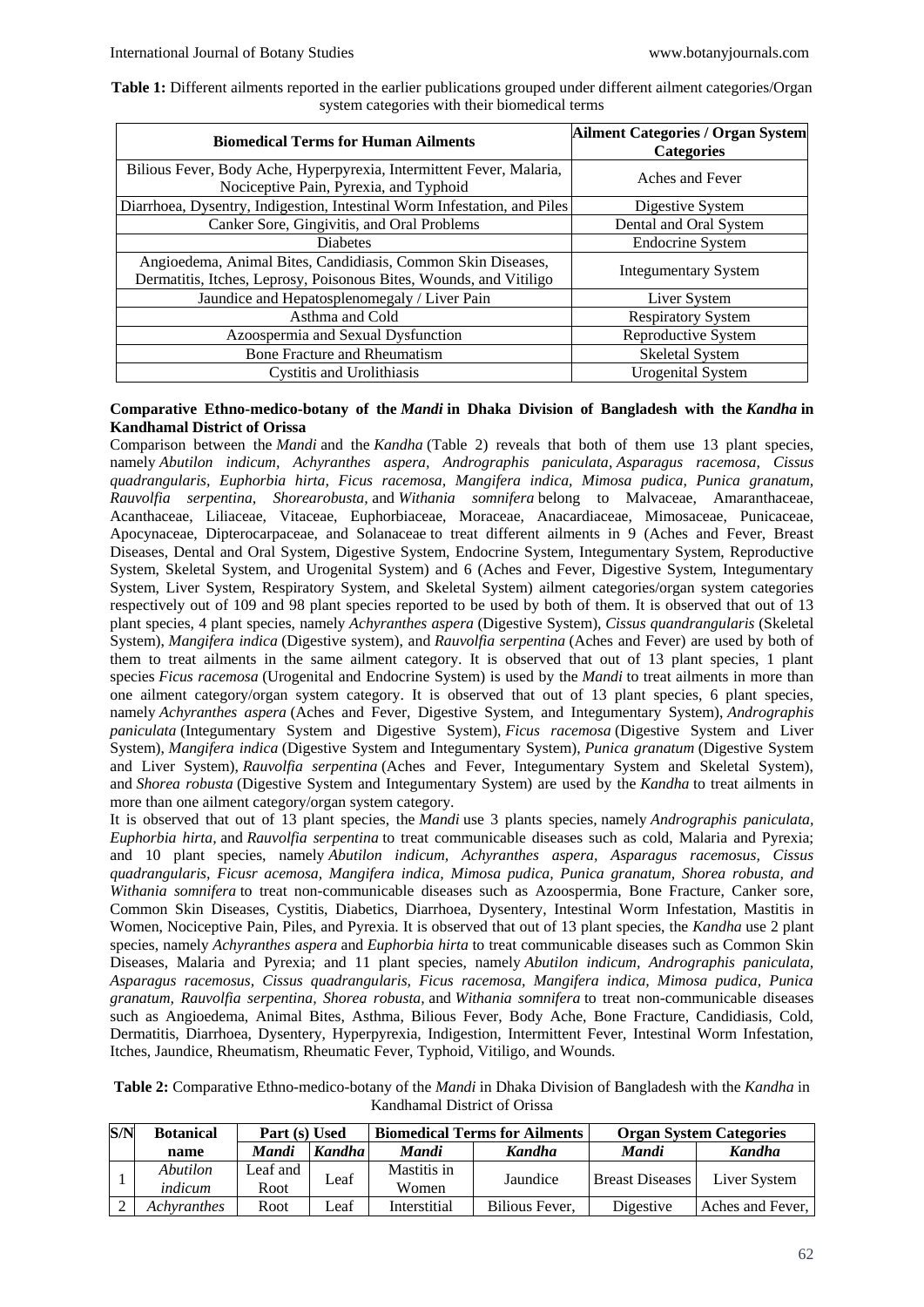|                | aspera                     |                                |                                        | Cystitis and<br><b>Intestinal Worm</b><br>Infestation | Fever, Rheumatic<br>Pain, Typhoid,<br>and Wounds                       | System                                          | Digestive System,<br>and Integumentary<br>System                           |
|----------------|----------------------------|--------------------------------|----------------------------------------|-------------------------------------------------------|------------------------------------------------------------------------|-------------------------------------------------|----------------------------------------------------------------------------|
| 3              | Andrographis<br>paniculata | Leaf                           | Leaf                                   | Fever and<br>Nociceptive<br>Pain                      | Dermatitis,<br><b>Intestinal Worm</b><br>Infestation, and<br>Itches    |                                                 | Digestive System<br>Aches and Feverand Integumentary<br>System             |
| $\overline{4}$ | Asparagus<br>racemosus     | Root                           | Root                                   | Azoospermia                                           | Dysentery                                                              | Reproductive<br>System                          | Digestive System                                                           |
| 5              | Cissus<br>quadrangularis   | Whole<br>Plant                 | Stem                                   | <b>Bone Fracture</b>                                  | <b>Bone Fracture</b>                                                   | <b>Skeletal System</b>                          | <b>Skeletal System</b>                                                     |
| 6              | Euphorbia hirta            | Leaf                           | Root and<br><b>Stem</b>                | <b>Skin Diseases</b>                                  | Candidiasis, Cold,<br>Intermittent<br>Pyrexia, and<br>Vitiligo         | Integumentary<br>System                         | Aches and Fever<br>and Others                                              |
| 7              | Ficus racemosa             | Seed and<br>Young<br>Twig      | Root                                   | Diabetics and<br>Piles                                | Diarrhoea,<br>Hyperpyrexia,<br>Jaundice,<br>Indigestion, and<br>Wounds | Endocrine<br>System and<br>Urogenital<br>System | Digestive System<br>and Liver System                                       |
| 8              | Mangifera<br>indica        | StemBark                       | Leaf and<br><b>Stem</b><br><b>Bark</b> | Dysentry                                              | Diarrhoea,<br>Dysentery, and<br>Wounds                                 | Digestive<br>System                             | Digestive System<br>and Integumentary<br>System                            |
| 9              | Mimosa pudica              | Root                           | Root                                   | Mastitis in<br>Women                                  | Wounds                                                                 | <b>Breast Diseases</b>                          | Integumentary<br>System                                                    |
| 10             | Punica<br>granatum         | Young<br>Twig and<br>Root bark | Root and<br>Young<br>Fruit             | <b>Intestinal Worm</b><br>Infestation                 | Diarrhoea,<br>Dysentery, and<br>Jaundice                               | Digestive<br>System                             | Digestive System<br>and Liver System                                       |
| 11             | Rauvolfia<br>serpentine    | Root and<br>Leaf               | Root                                   | Malaria                                               | Anasarca, Body<br>Ache, and<br>Rheumatism                              | Aches and Fever                                 | Aches and Fever,<br>Integumentary<br>System, and<br><b>Skeletal System</b> |
| 12             | Shorea robusta             | <b>Stem Bark</b>               | <b>Stem</b><br><b>Bark</b>             | <b>Canker Sore</b>                                    | Animal Bites,<br>Diarrhoea, and<br>Dysentery                           | Dental and Oral<br>System                       | Digestive System<br>and Integumentary<br>System                            |
| 13             | Withania<br>somnifera      | Root                           | Root                                   | Diarrhoea                                             | Asthma                                                                 | Digestive<br>System                             | Respiratory<br>System                                                      |

### **Comparative Ethno-medico-botany of the** *Mandi* **in Dhaka Division of Bangladesh with the** *Paliyan* **in the Sirumalai Hills in Dindigul District of Tamil Nadu**

Comparison between the *Mandi* and the *Paliyan* (Table 3) reveals that both of them use 6 plant species, namely belong to *Achyranthes aspera, Aristolochia indica, Artemisia nilagirica, Asparagus racemosus, Centella asiatica,* and *Punica granatum* belong to Amaranthaceae, Aristolochiaceae, Asteraceae, Liliaceae, Apiaceae, and Punicaceae to treat different ailments in 4 ailment categories/organ system categories (Digestive System, Integumentary System, Liver System, and Reproductive System) and 4 ailment categories/organ system categories (Dental and Oral System, Integumentary System, Respiratory System, and Urogenital System) respectively out of 109 and 90 plant species reported to be used by both of them. It is observed that out of 6 plant species, 2 plant species, namely *Aristolochia indica* (Integumentary System), and *Centella asiatica* (Integumentary System) is used by both of them to treat ailments in the same ailment category. It is observed that out of 6 Plant species, *Artemisia nilagirica* (Integumentary system and Digestive System) is used by the *Mandi* to treat ailments in more than one ailment category/organ system category. It is observed that no plants are used by the *Paliyan* to treat ailments in more than one ailment category/organ system category.

It is observed that out of 6 plant species, the *Mandi* use *Artimisia nilagrica* to treat a communicable disease, Leprosy; and 5 plant species *Achyranthes aspera, Aristolochia indica, Asparagus racemosus, Centella asiatica,*  and *Punica granatum* to treat non-communicable diseases such as Animal Bites, Azoospermia, Cystitis, Dysentery, Intestinal Worm Infestation, Jaundice, Hepatospleenomegaly/Liver Pain, Rheumatism, and Wounds. It is observed that out of 6 plant species, the *Paliyan* use *Aristolochia indica* to treat communicable Common Skin Diseases; and 5 plant species, namely *Achyranthes aspera, Artimisia nilagrica, Asparagus racemosus, Centella asiatica*, and *Punica granatum* to treat non-communicable diseases such as Animal Bites, Asthma, Urolithiasis, Oral Problems, and Wounds.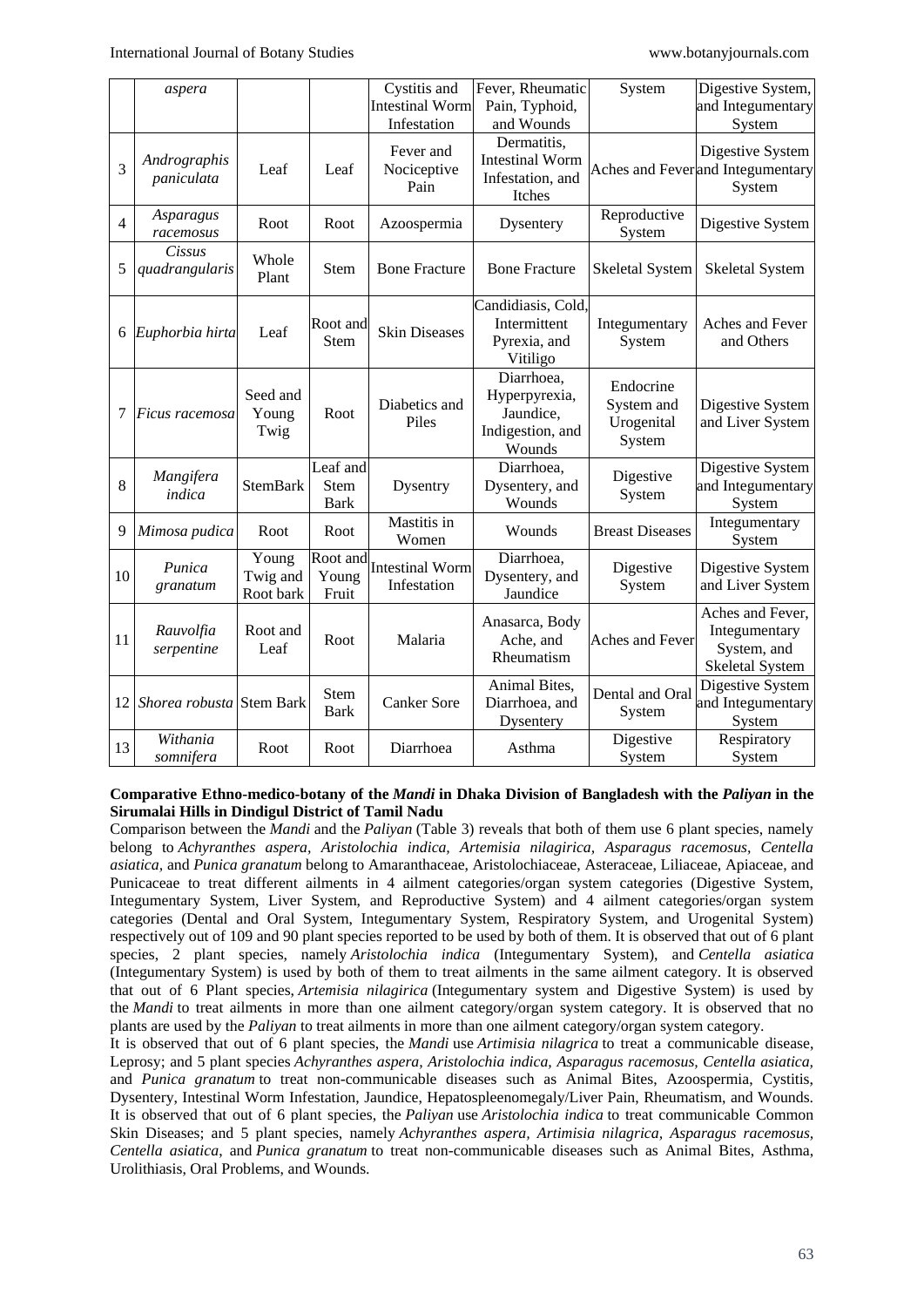| Table 3: Comparative Ethno-medico-botany of the <i>Mandi</i> in Dhaka Division of Bangladesh with the <i>Paliyan</i> in |
|-------------------------------------------------------------------------------------------------------------------------|
| the Sirumalai Hills in Dindigul District of Tamil Nadu                                                                  |

| S/N            | <b>Botanical</b><br>Part (s) Used |                                       |         | <b>Biomedical Terms for Ailments</b>           |                      | <b>Organ System Categories</b>                                |                           |  |
|----------------|-----------------------------------|---------------------------------------|---------|------------------------------------------------|----------------------|---------------------------------------------------------------|---------------------------|--|
|                | name                              | Mandi                                 | Paliyan | Mandi                                          | Paliyan              | Mandi                                                         | Paliyan                   |  |
| 1              | Achyranthes<br>aspera             | Root                                  | Root    | Cystitis and<br>Intestinal worm<br>Infestation | <b>Animal Bites</b>  | Digestive System                                              | Integumentary<br>System   |  |
| $\overline{2}$ | Aristolochia<br>indica            | Leaf and<br><b>Stem</b>               | Leaf    | Wounds                                         | <b>Skin Diseases</b> | <b>Integumentary System</b>                                   | Integumentary<br>System   |  |
| 3              | Artemisia<br>nilagirica           | Leaf                                  | Leaf    | Dysentery,<br>Leprosy, and<br>Liver Pain       | Asthma               | Digestive System,<br>Integumentry System,<br>and Liver System | Respirational<br>System   |  |
| $\overline{4}$ | Asparagus<br>racemosus            | Root                                  | Tubers  | Azoospermia                                    |                      | Nephrolithiasis Reproductive System                           | Urogenital<br>System      |  |
| 5              | Centella<br>asiatica              | Leaf and<br>Seed                      | Leaf    | Animal Bites,<br>Jaundice, and<br>Rheumatism   | Wounds               | Integumentary System<br>and Liver System                      | Integumentary<br>System   |  |
| 6              | Punica<br>granatum                | Young<br>Twig and<br><b>Root Bark</b> | Fruit   | <b>Intestinal Worm</b><br>Infestation          | Oral Problems        | Digestive System                                              | Dental and Oral<br>System |  |

# **Comparative Ethno-medico-botany of the** *Mandi* **in Dhaka Division of Bangladesh with the** *Pawra* **in the Satpura Hills in Nandurbar District of Maharashtra**

Comparison between the *Mandi* and the *Pawra* (Table 4) reveals that both of them use 1 plant species *Asparagus racemosa* belongs to Liliaceae treat 1 ailment in different ailment categories/organ system categories (Dental and Oral System and Reproductive System) out of 109 and 79 plant species reported to be used by both of them. It is observed that *Asparagus racemosa* is not used by the *Mandi* to treat any communicable diseases but used to treat a non-communicable reproductive system disorder, Sexual Dysfunction. It is observed that *Asparagus racemosa* is not used by the *Pawra* to treat any communicable diseases but is used to treat a non-communicable Oral Problem, Gingivitis.

**Table 4:** Comparative Ethno-medico-botany of the *Mandi*in Dhaka Division of Bangladesh with the *Pawra*in the Satpura Hills in Nandurbar District of Maharashtra

| <b>S/N</b> Botanical Name | Part (s) Used |  | <b>Biomedical Terms for</b><br><b>Ailments</b> | <b>Organ System Categories</b> |              |                 |
|---------------------------|---------------|--|------------------------------------------------|--------------------------------|--------------|-----------------|
|                           | Mandi Pawra   |  | <b>Mandi</b>                                   | Pawra                          | <b>Mandi</b> | Pawra           |
| Asparagus                 | Root          |  | Root Sexual Dysfunction Gingivitis             |                                | Reproductive | Oral and Dental |
| racemosus                 |               |  |                                                |                                | System       | System          |

# **Comparative Ethno-medico-botany of** *the Mandi* **in Dhaka Division of Bangladesh with the** *Bhotiya* **in the Niti Valley in Central Himalaya of Uttarakhand**

Comparison between the *Mandi* and the *Tolchha* and *Marcha* sub-communities of the *Bhotiya* (Table 5) reveals that both of them use 2 plant species, namely *Achyranthes aspera* and *Centella asiatica* belong to Amaranthaceae and Apiaceae to treat different ailments in 4 (Digestive System, Integumentary Problems, Liver Problems, and Skeletal Problems) and 1 (Digestive System) ailment categories/organ system categories respectively out of 109 and 86 plant species reported to be used by both of them. It is observed that both of them use 1 plant species *Achyranthes aspera* to treat ailments in the same category (Digestive System). It is observed that out of 2 plant species (*Achyranthes aspera* and *Centella asiatica*), 1 plant species *Centella asiatica* is used by the *Mandi* to treat ailments in more than one ailment categories /organ system categories (Skeletal System, Liver System, and Integumentary System). It is observed that no plants are used by the sub-communities of *Bhotiya* to treat ailments in more than one ailment category/organ system category.

It is observed that out of 2 plant species, the *Mandi* use no plant species to treat communicable diseases and use 2 plant species, namely *Achyranthes aspera* and *Centella asiatica*to treat non-communicable diseases such as Intestinal Worm Infestation, Cystitis, Rheumatism, Jaundice, and Animal Bites. It is observed that out of 2 plant species, the sub-communities of *Bhotiya* use no plant species to treat communicable diseases and use 2 plant species, namely *Achyranthes aspera* and *Centella asiatica* to treat a non-communicable disease Intestinal Worm Infestation.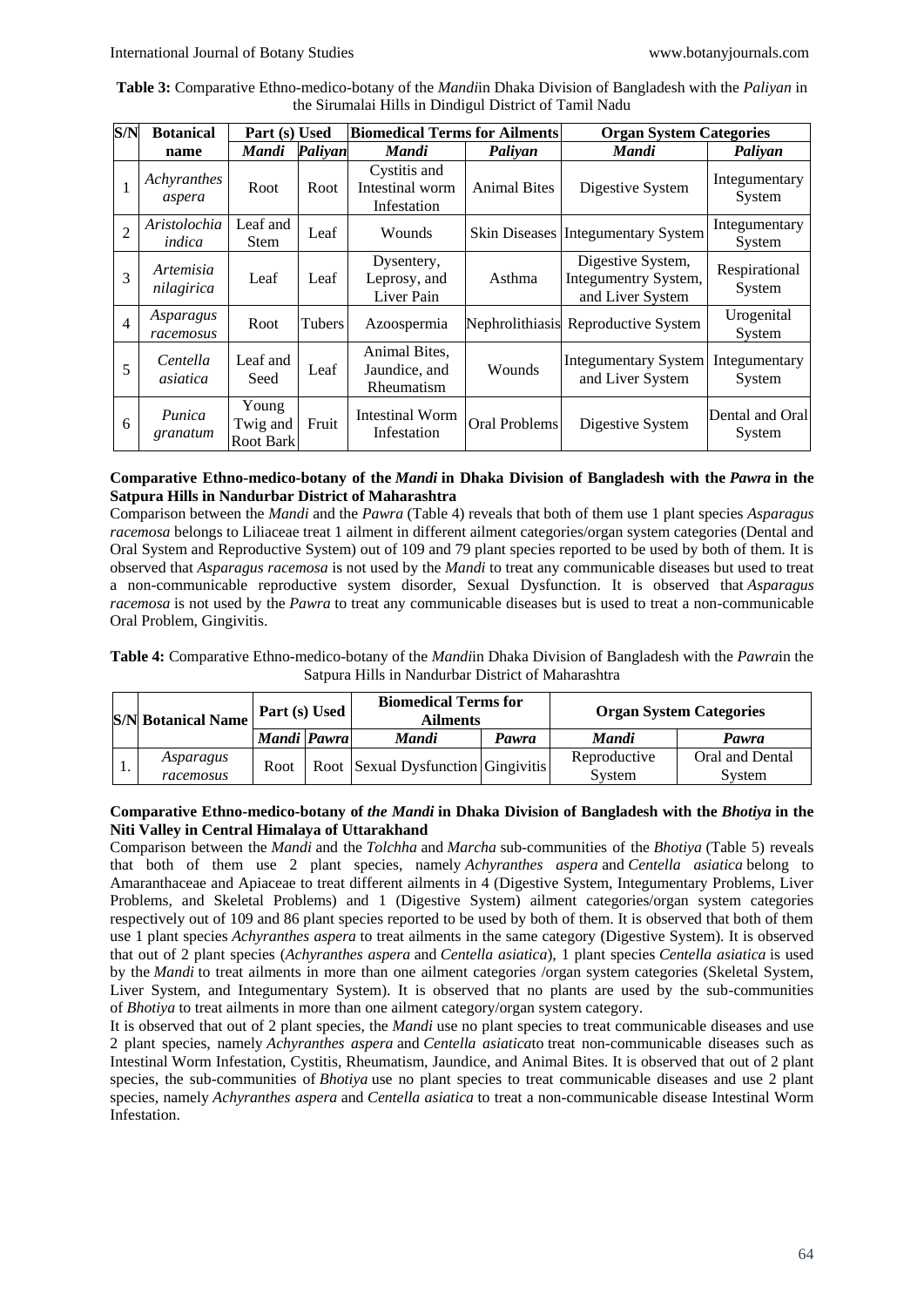**Table 5:** Comparative Ethno-medico-botany of *the Mandi* in Dhaka Division of Bangladesh with the *Bhotiya* in the Niti Valley in Central Himalaya of Uttarakhand

| S/N | <b>Botanical</b>      | Part (s) Used |                | <b>Biomedical Terms for Ailments</b>                                     |                                   | <b>Organ System Categories</b>                                       |                     |  |
|-----|-----------------------|---------------|----------------|--------------------------------------------------------------------------|-----------------------------------|----------------------------------------------------------------------|---------------------|--|
|     | <b>Name</b>           | Mandi Bhotiya |                | Mandi                                                                    | <b>Bhotiya</b>                    | <b>Mandi</b>                                                         | <b>Bhotiya</b>      |  |
|     | Achyranthes<br>aspera | Root          | Root           | <b>Interstitial Cystitisand</b><br><b>Intestinal Worm</b><br>Infestation | Intestinal<br>Worm<br>Infestation | Digestive System                                                     | Digestive<br>System |  |
| 2.  | Centella<br>asiatica  | Leaf          | Whole<br>Plant | Animal Bites, Jaundice<br>Nociceptive Pain, and<br>Rheumatism            | Intestinal<br>Worm<br>Infestation | Integumentary System,<br>Liver System, and<br><b>Skeletal System</b> | Digestive<br>System |  |

**Table 6:** List of Plants Used by the *Mandi* to Treat Communicable and Non-communicable Diseases

| S/N | <b>Botanical Name</b>          | <b>Communicable Diseases</b> | <b>Botanical Name</b>    | <b>Non-CommunicableDiseases</b>                          |
|-----|--------------------------------|------------------------------|--------------------------|----------------------------------------------------------|
| 1.  | Andrographis<br>paniculata     | Fever                        | Abutilon indicum         | <b>Mastitis in Women</b>                                 |
| 2.  | Rauvolfia<br>serpentine        | Malaria                      | Achyranthes<br>aspera    | Intestinal Worm Infestation<br>and Interstitial Cystitis |
| 3.  | <i>Artimisia</i><br>nilagirica | Leprosy                      | Aristolochia indica      | Wounds                                                   |
| 4.  | Euphorbia hirta                | Cold                         | Asparagus<br>racemosus   | Azoospermia                                              |
| 5.  |                                |                              | Centella asiatica        | Rheumatism, Animal Bites,<br>and Jaundice                |
| 6.  |                                |                              | Cissus<br>quadrangularis | <b>Bone Fracture</b>                                     |
| 7.  |                                |                              | Ficus racemosa           | Piles and Diabetics                                      |
| 8.  |                                |                              | Mangifera indica         | Dysentery                                                |
| 9.  |                                |                              | Mimosa pudica            | Wounds                                                   |
| 10. |                                |                              | Punica granatum          | Jaundice, Diarrhoea, and<br>Dysentery                    |
| 11. |                                |                              | Shorea robusta           | Canker sore                                              |
| 12. |                                |                              | Withania<br>somnifera    | Diarrhorea                                               |

**Table 7:** List of Plants Used by the *Kandha* to Treat Communicable and Non-communicable Diseases

|     |                       | <b>S/NBotanical Name Communicable Diseases</b> | <b>Botanical Name</b>   | <b>Non-Communicable Diseases</b>                              |
|-----|-----------------------|------------------------------------------------|-------------------------|---------------------------------------------------------------|
| 1.  | Achyranthes<br>aspera | Typhoid                                        | Abutilon indicum        | Jaundice                                                      |
|     | Euphorbia hirta       | Cold                                           | Andrographis paniculata | Dermatitis and Intestinal Worm,<br>Infestation and Itches     |
| 3.  |                       |                                                | Asparagus racemosus     | Dysentery                                                     |
| 4.  |                       |                                                | Cissus quadrangularis   | <b>Bone Fracture</b>                                          |
| 5.  |                       |                                                | Ficus racemosa          | Hyperpyrexia, Jaundice, Wounds,<br>Diarrhoea, and Indigestion |
| 6.  |                       |                                                | Mangifera indica        | Diarrhoea, Dysentery, and Wounds                              |
| 7.  |                       |                                                | Mimosa pudica           | Wounds                                                        |
| 8.  |                       |                                                | Punica granatum         | Jaundice, Diarrhoea, and Dysentery                            |
| 9.  |                       |                                                | Rauvolfia serpentina    | Body Ache, Anasarca and<br>Rheumatism                         |
| 10. |                       |                                                | Shorea robusta          | Diarrhoea, Dysentery and Animal<br>Bite                       |
| 11. |                       |                                                | Withania somnifera      | Asthma                                                        |

**Table 8:** List of Plants Used by the *Paliyan* to Treat Communicable and Non-communicable Diseases

| S/N | <b>Botanical Name</b> | <b>Communicable Diseases</b> | <b>Botanical Name</b> | <b>Non-Communicable Diseases</b> |
|-----|-----------------------|------------------------------|-----------------------|----------------------------------|
|     | Aristalochia indica   | Leprosv                      | Achyranthes aspera    | <b>Animal Bites</b>              |
| ۷.  |                       |                              | Artemisia nilagirica  | Asthma                           |
| J.  |                       |                              | Asparagus racemosus   | <b>Nephrolithiasis</b>           |
|     |                       |                              | Centella asiatica     | Wounds                           |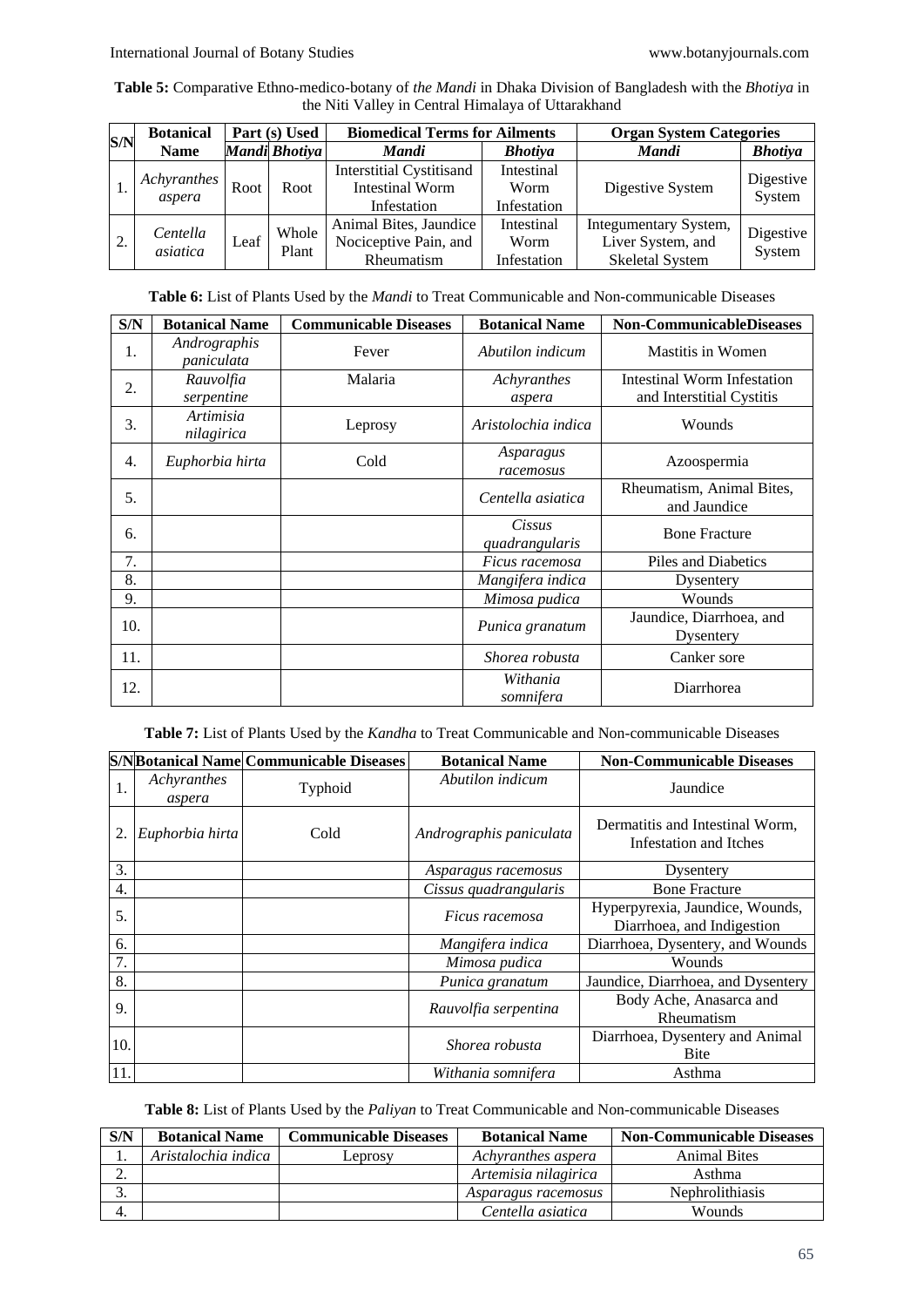**Table 9:** List of Plants Used by the *Pawra* to Treat Communicable and Non communicable Diseases

|     | <b>S/N Botanical Name   Communicable Diseases</b> | <b>Botanical Name</b> | <b>Non-Communicable Diseases</b>                               |
|-----|---------------------------------------------------|-----------------------|----------------------------------------------------------------|
| ___ | $- - -$                                           |                       | <i>Asparagus racemosus</i>   Sexual Dysfunction and Gingivitis |

**Table 10:** List of Plants Used by the *Bhotiya* to Treat Communicable and Non-communicable Diseases

| S/N | <b>Botanical Name</b> | <b>Communicable Diseases</b> | <b>Botanical Name</b> | <b>Non-Communicable Diseases</b> |
|-----|-----------------------|------------------------------|-----------------------|----------------------------------|
|     | ---                   | $- - -$                      | Achyranthes aspera    | Intestinal Worm Infestation      |
|     | $- - -$               | $- - -$                      | Centella asiatica     | Intestinal Worm Infestation      |

# **Communicable and Non-communicable Diseases**

Tables (6, 7, 8, 9, and 10) show the number of plants used for treating communicable and non-communicable diseases by the *Mandi*, *Kandha*, *Pawra*, *Paliyan,* and *Bhotiya* ethnic tribes. It is noted that 7 plants (*Andrographis paniculata*: Fever, *Artimisia nilagirica*: Leprosy, *Euphorbia hirta*: Cold, *Rauvolfia serpentina*: Malaria, *Achyranthes aspera*: Typhoid, *Euphorbia hirta*: Cold, *Aristolochia indica*: Leprosy) are used by these 5 ethnic tribes to treat communicable diseases and 13 plants (*Abutilon indicum*: Jaundice *Andrographis paniculata*: Dermatitis and Intestinal Worm Infestation and Itches *Asparagus racemosus*: Dysentry, Animal Bites, Sexual Dysfunction, Gingivitis and Nephrolithiasis, *Cissus quadrangularis*: Bone Fracture, *Ficus racemosa*: Hyperpyrexia, Jaundice, Wounds, Diarrhoea and Indigestion, *Mangifera indica*: Diarrhoea, Dysentery, and Wounds, *Mimosa pudica*: Wounds, *Punica granatum*: Jaundice, Diarrhoea, Oral Problems and Dysentery, *Rauvolfia serpentina*: Body Ache, Anasarca and Rheumatism, *Shorea robusta*: Diarrhoea, Dysentery, An Animal Bite, *Withania somnifera*: Asthma, *Artemisia nilagirica*: Asthma and *Centella asiatica*: Wounds) are used to treat non-communicable diseases. It is noted that out of these 20 plants, 2 plants, namely *Asparagus racemosus* (5 uses) and *Punica granatum* (4 uses) have multiple uses and are mostly preferred by these 5 ethnic tribes.

The comparability i.e. similarity in plant usage to treat ailments between these unrelated culturally distinct ethnic tribes of India and Bangladesh may be through the sharing of information rather than independent diagnosis and the dissimilarity in plant usage may indicate certain sociocultural gaps, which in turn have prevented the sharing of traditional knowledge among the respective ethnic tribes.

# **Conclusion**

Non-reported comparative ethnomedicine information/data about indigenous medicinal plants of various unrelated ethnic tribes are significant substitute routes in the quest for and selection of candidate plant species for screening, and identification of the pharmaceutically active substances present in indigenous medicinal plants. It is important to gather the traditional ethnomedicinal knowledge (ethnomedicine information/data) of indigenous medicinal plants and foster the database of indigenous medicinal plants for future research and development of new drugs. Expert-curated databases are required to organize the data derived from the research findings and published literature. Knowing the chemical nature of phytochemical constituents present in the plants will give some information on the distinctive functional groups accountable for their therapeutic properties. Phytochemicals from medicinal plants fill in as lead compounds in drug discovery and design. Clinical pharmaceutical scientists acknowledge that screening plants based on the data derived from traditional knowledge saves billions of dollars in time and resources. Cross-cultural comparison of plant use knowledge is vital not only for proposing ways of using plant natural resources but also for focusing on small-scale trade of medicinal plants.

# **References**

- 1. Fransworth NR. Ethnopharmacology and Drug Development. Cipa Found Symp,1994:185:42-51.
- 2. Jansen PCM. Spices, Condiments and Medicinal plants in Ethiopia, Their Taxonomy and Agricultural Significance. Center for Agricultural Publishing and Documentation, Wageningen, Netherlands, 1981, 327.
- 3. Getahun A. Some Common Medicinal and Poisonous Plants Used in Ethiopian Folk Medicine. Addis Ababa University, Ethiopia, 1976, 63.
- 4. Rajiv SK. Ethnobotany: The Renaissance of Traditional Herbal Medicine, INA Publishers, Jaipur, 1998.
- 5. Patil DA. Traditional Knowledge: Views, Necessity and Prospects, In: Herbal Cures: Traditional Approach, Aavishkar Publishers, Jaipur, India, 2008.
- 6. Acharya D, Anshu S. Indigenous Herbal Medicines: Tribal Formulations and Traditional Herbal Practice. Aavishkar Publishers Distributor, Jaipur, India, 2008, 440.
- 7. Singh M, Walia S, Singh AK. Phytochemical Characterization and Antibacterial Activity of Lindenbergia indica Vatke. A Common Wall Flora against Some Human Pathogensin Doon Valley, Uttarakhand. Indian J Nat Prod Resour,2013:4:138-145.
- 8. Savnur HC. A Handbook of Ayurvedic Materia Medica, VI, Dr. Jarthar & Sons, Maruthi Street, Belgaum, Karnataka, India,1993:258-261.
- 9. Cameron MM. Biodiversity and medicinal plants in Nepal: involving untouchables in conservation and development. Hum Organ,1996:55(1):84-92.